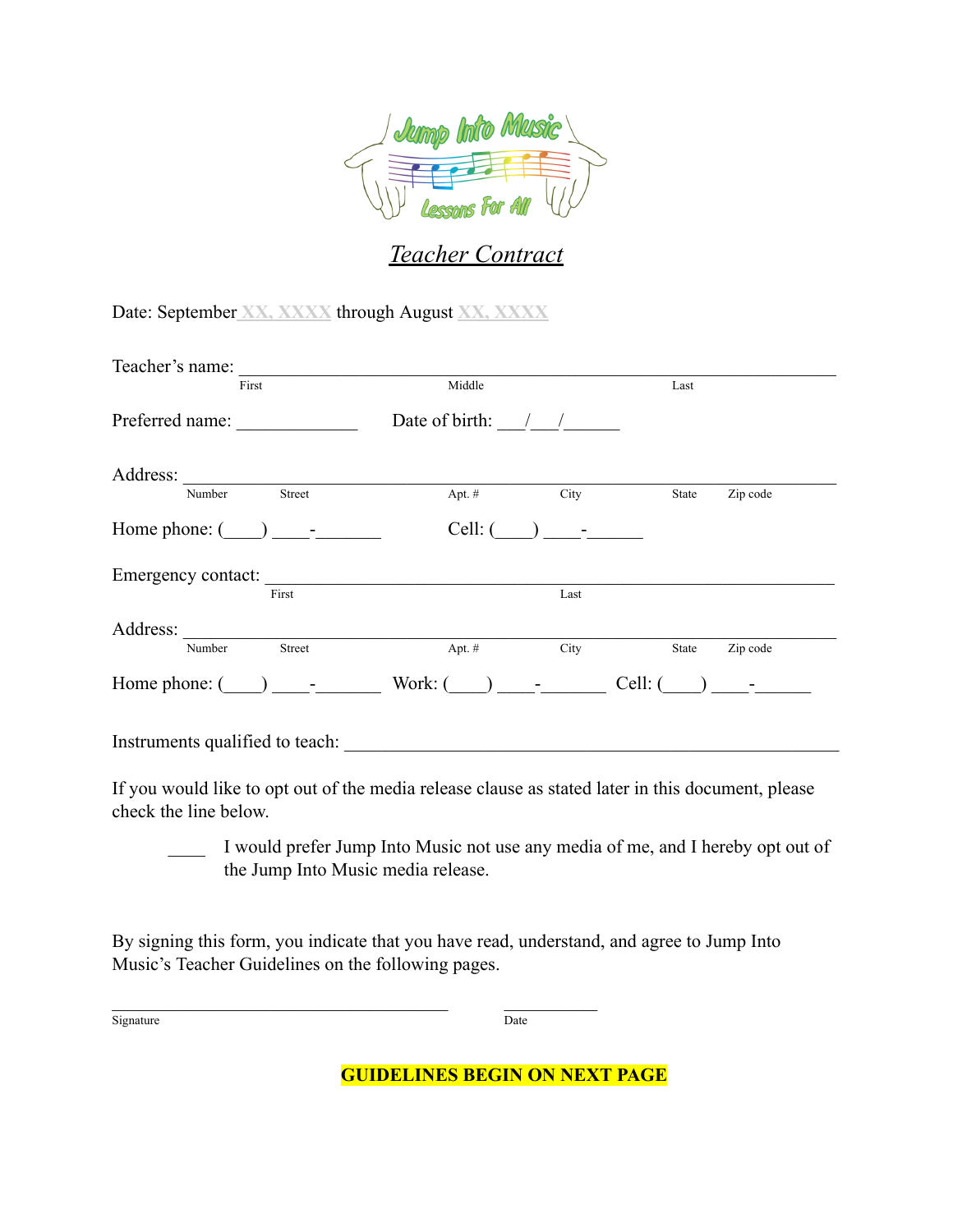Jump Into Music Teacher Terms and Conditions:

- 1. Jump Into Music will retain the same of the Teacher," to the Teacher," to provide music instruction for those individuals who register for music instruction through Jump Into Music. The Teacher is granted the authority, agency, and freedom to carry out these music lessons at their own discretion in consultation with Jump Into Music staff. The Teacher will have access to Jump Into Music facilities and property (including, for example, certain musical instruments, computers, and lesson/classroom spaces) in carrying out their duties as a music teacher for Jump Into Music. Such access and use shall occur at a mutually agreeable time. The cost of any damage to instruments or other Jump Into Music property caused by the Teacher and not considered to be within the range of normal wear and tear is the Teacher's responsibility. The determination of the cost of said damage will be made by Jump Into Music. The Teacher agrees to and shall abide by the terms outlined in the Jump Into Music Safety and Harassment Policy.
- 2. Independent contractor status: This contract documents the relationship between Jump Into Music and the Teacher. Nothing in this Teacher Contract shall create or be interpreted to create an employer-employee relationship between the Teacher and Jump Into Music. Rather, the Teacher and Jump Into Music intend that this Teacher Contract will create an independent contractor relationship between them. The Teacher agrees, represents and warrants that he or she is not an employee of Jump Into Music in the capacity of a private music instructor for Jump Into Music for any purposes and that he or she is not eligible for any Jump Into Music employee benefit programs or rewards in that capacity. The Teacher hereby waives any right that he or she may have to participate in any Jump Into Music benefit program as a private instructor for Jump Into Music.
- 3. Payment: The Teacher will be paid \$60 per hour. Billable hours are only accumulated while the Teacher is teaching a lesson or during non-excused student absences.
- 4. Taxes: The Teacher is solely responsible for any business licenses, business and occupational taxes, and/or federal or state income taxes incurred in connection with the services contemplated by this Teacher Contract.
- 5. Use of facility: The Teacher will not use Jump Into Music facilities for any commercial undertaking (for example, the provision of private music lessons not in connection with Jump Into Music) unless such use is preapproved in writing by Jump Into Music.

Liability waiver: By signing this form the Teacher hereby authorizes all medical, surgical, diagnostic, and hospital procedures as may be performed or prescribed by a treating licensed physician in an emergency if he/she cannot give consent. All efforts will be made to learn of your intents either directly or from the emergency contact you list above. The Teacher also agrees that he/she will not bring any claims of any kind against Jump Into Music, its students, patrons, operators, contractors, staff, board members, or sponsors as a result of any injuries, expenses, or damages that the Teacher may suffer in

## **GUIDELINES CONTINUES ON NEXT PAGE**